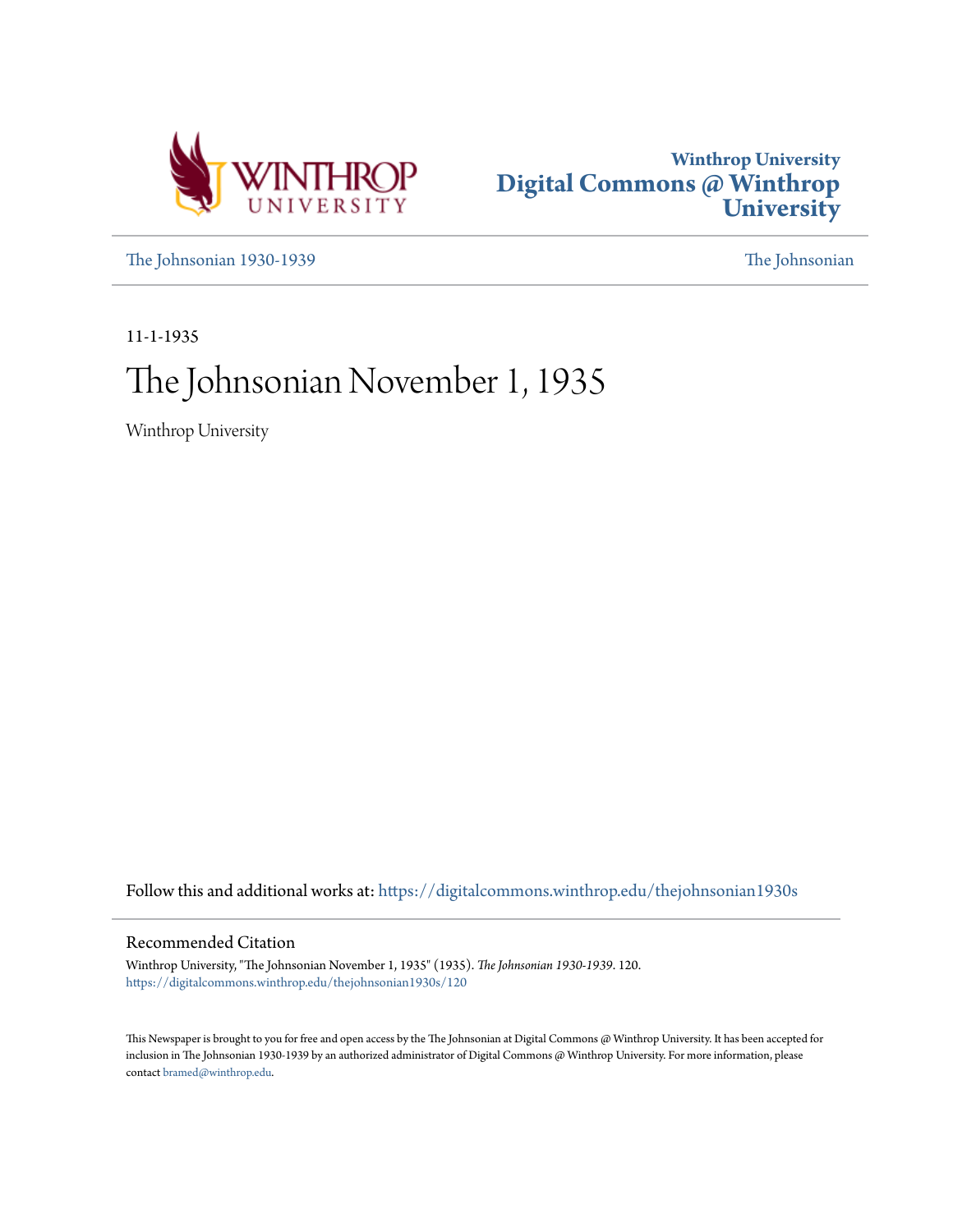## Library The Johnsonian FEICIAL PURLICATION OF THE STUDENT DOOM OF

E BILL GOTTE CAROLINA PRINAR MOTHERS 1 1000

### CRIPTION, SLO A YEAR

REUNION THIS WEEK

Twelve Students Nomed to West

orary Organization Past

 $\mathbf{v}$ .

making plans for a music of me

tor Order of 1935 and 1936 are

**FIFCTS OFFICERS** 

Flossie Claus Heads Class of

one Ciaso ricaus Cuano<br>1939 Further Elections **Held Tenight** 

Thomas Hillspolar Claus of Charles

### **NEW REGULATIONS FOR CAROLINA TOURISTS ABSENCE ANNOUNCED ARE VISITORS HERE** Written Excuses For All Ab-Scenic and Historic Spots of

nces and Tardies Must Be Filed With Registrar

VOL. 12, NO. 7

### ning ab

rules concerning absences and<br>thave been announced as fol-Luwa:

hows:<br>When excuses for all absences or threp College Priday, October 25, from<br>tardies abould be filed in the excuse 12:30 to 2:30 o'clock.<br>host in the office of the Registrar at Winthrop was the last place visited

hacking about the fitte that the excellence is the counter to the Result and the most in the other of the Result and the fitter care of the form of the counter of the care of the care of the care of the care of the care o

new of abscuce to weapon that a teacher<br>rem class.<br>If it about an poen that a teacher<br>arge a class for a few minutes over-<br>ma, thus causing the students to be<br>too in reporting to the next class, the<br>counter stould to digne

Petty Hickson was unanimously<br>elected swimming manager of the scale class at a meeting held in Main<br>Audiorium, Wednesday algebra. A class Armound Main Main Main Main<br>So, at  $\ell$  5.3. Anna Louis Renetter, permission to use after the "The Primans" was the movement<br>plowing. at a meeting held in the Music Room<br>plowing. at a meeting held in the Music Room<br>wed to use of Johnson Hall Morrisy afternoon<br>na Louise October 28, at 4:30 o'clock.

## Dr. Phelps Attends

LOUISIANA Meeting tharge, was held.<br>
Dr. Shelton Pheips is attending the caroline crues are reserved and the Caroline Crues and the Caroline Crues and the Caroline Crues is a belle Ristes.<br>
Educational Conference held at L

turn trip Dr. Phelps will The Reverend Mr. John Hardie<br>his on Bakurday and will Marton, Jr. paster of Cakland Avenue<br>Inhero College at the Re- Presbyterian Church, will be the speak<br>renoe under the austpless or at vesters, On his ret top in A nt Wint al Co

Two Carolings Visited By **Travel Group** 

Members of the Carolinas Scenic an Historic Tour were the guests of Win-

the office of the requerer at the in the course of the tour sponsored by

**WINTHROP STUDENTS** 

Local Cive Will Be Known As "Pless<br>
iams"-Social Honr Follows<br>
Business Session

"The Pierians" was the new

Following various business<br>slons. a social hour, of which

se discus

un were in

wember 3, at Station

Winthrop Trio Will

throp College trio, compo

winning Couege tro, composed of<br>Mary Davis, coprano; Mildred Hayes,<br>mezzo-soprano; and Mary Frances<br>Gosnell, alto, accompande by Miss<br>Vivian Ellis, will broadcast over Radio<br>Station WIS in Columbia, Saturday

nd ol

**ATTEND PRESS MEET** 

### **Kryl's Band Gives Concert** HERE THIS WEEK-FND For Audience At Winthrop Miss Nell Kinard, Daughter of Winthrop's President Emerity

is Vocal Soloist-Violin, Harp and Cornet Solos Also Rendered

Bohun.ly Kryl, veteran bandmaster "Menuet in G," by Boethoven; and Mr.<br>and world-renowned corneliat, was pre-<br> $Kryl$  played "Ary old Kentucky Home."<br>sented with his Bymphony Band as the bar. Kryl, i.e. son of a sculptor, w scars at Wilhibrop College, Tuesday (this symphony band, During the has considered 20, Nell Kinard, ac- pears prior to his entire to his primary beams, the prior of the prior of the prior of the prior of the prior of the

Ruin Templeman, harpitti; and Mr. with John Frillip Source.<br>
In Kryl himself appeared as soloints for  $\frac{1}{\sqrt{2}}$  onephine Kryl-White is the daught-<br>
Iteratoret. Since the form of the form our control form is the control

*DELEGATES TO MEET* 

**PENS** 

WINTHROP WILL SEND ART EXHIBITION TO **BE HELD HERE** 

More consisted by the average of the proposition and Sattlet Motel Convention  $\sim$  and Convention  $\sim$  and Convention  $\sim$  and Convention  $\sim$  and Convention  $\sim$  and Convention  $\sim$  and Convention  $\sim$  and Convention  $\sim$ 

pursample artista.<br>
Mrs. M. S. Whaley, of Columbia, has been appointed membership chairman is<br>
incen appointed membership chairman in the guidance of Bouth Carolina<br>
I artista de grounds whose weeks approximated and ground

ment."<br>
Richard Roberts, Moderator of the Richard Roberts, Moderator of That One Pace." and the rather "That Strunge Man Upon His Cross."<br>
"That Strunge Man Upon His Cross."<br>
Basil Matthews, Professor of Mhasions "That Bitange Man Upon His Cross."<br>Basil Matthews, Professor of Missions in Sorion University School of Theology, is the author of "A Life of Jesus."<br>"World Tides in the Par East." "The Part Class of Color," and "The Jess

## Mr. Roberts Speaks<br>To York Gathering

Prufessor Walter B. Roberts ad-<br>ressed the elementary branch of the dressed the elementary branch of the<br>fork County Education Association on<br>the ambient, "Music Appreciation,"<br>Tuesday night, October 29, in York, Sing From Columbia

MISS FRAYSER IN COLUMNIA

One Hundred and Mfty Delaextes From Variana S.C. Col. leges Proseted

**B. S. II. CONVENTION SENIOR ORDER PLANS** 

Sendor Order of 1935 and 1938 are the<br>simulating plana (neumeron at Winney College the week-end of November 1. Louis Bream<br>The present Sendor Order consists of the present Sendor Order discussions, Mathel Brown, David Mat : Studen<br>- In Book

 $\begin{minipage}{0.9\textwidth} \begin{tabular}{l} \textbf{c-ccted} \\ \textbf{outth} & \textbf{Cactual} & \textbf{Baplet} & \textbf{S} \\ \textbf{U} \\ \textbf{H} \\ \textbf{H} \\ \textbf{H} \\ \textbf{H} \\ \textbf{H} \\ \textbf{H} \\ \textbf{H} \\ \textbf{H} \\ \textbf{H} \\ \textbf{H} \\ \textbf{H} \\ \textbf{H} \\ \textbf{H} \\ \textbf{H} \\ \textbf{H} \\ \textbf{H} \\ \textbf{H} \\ \textbf{H} \\ \textbf{H} \\ \textbf{H} \\ \textbf{H} \\ \text$ 

a.<br>230—Special Multio--Limentone Con-<br>2313—"Christ Saumonas Us to Shave<br>--Dr. Joseph P. Rome, packer of First<br>Daptist Church of Macon, Occupying the Constant Christ<br>By: Crement Christ<br>Proper--Austen Schell, Property<br>Recept

eading.<br>9:15-Worship-

(eading.<br>
9:15—Worshlp—"Sharing Christ with<br>
201th in College Life"—Dr. Reaves.<br>
9:25—B. B. U. Techniqques: Council<br>
Activities, Winthrop; Church Loyalty<br>
Anderson; Suntay School, Y. W. A. **FRESHMAN CLASS** 

Allucraeti, increase ...  $\sim$ ng B. 1, U., Carouna.<br>10:15—Special Music—Coker.<br>10:20—B. S. U. and State Bantist Cr-

anizations:<br>B. R. D. and W. M. U. Miss Vonni

Lance, Corresponding Secretary<br>State W. M. U. State W. M. U.<br>B. B. U. and Summer Church Activ. in Mr Chels Lancon State W W H II

ield worker.<br>B. S. U. Looking Forward With State<br>Missions-.Dr. C. A. .fones. State Mis-

Florence "Flossle" Claus of Charles-<br>tom, was elected preddent of the fresh-<br>man class at a meeting Monday, October 28. In Main Auditoriem, Mary Carp.<br>Oreenville, was chosen wise-president;<br>Sadie Scott, Columbia, sceretar ion Secretary.<br>ion Secretary.<br>11:08—The Master's Minority Hour-Overge, Forenten, treatment of the State Press, Forentes, Figs. has been acting chairman of the state is a state of Memminger high where the state with the chair where the state of Memminger high where been between between

emson:<br>"What It Is."—J. C. Shelley.

"What It Is."—J. C. Shelley,<br>"Now It Was Done,"—L. D. Malphus.<br>"How It Works"—D. A. Shelley,<br>"Who Is In R"—J. T. Norris.<br>"Its Puture"—A. C. Payne.<br>11:35—Muzic—Leonard Green, lead-

11:45 "Becrifies on Penertial the 11:43--"Sacrifice an Exemital Ele-<br>ment of Christian Living"--Mr. J. P.<br>Sheffield, pastor of North Augusta<br>Espitz, Church.<br>Continued on page four)

### **WINTHROP VARSITY DEBATERS SELECTED**

Mary Virginia Plowden and Addie Stokes Will Debate **Cambridge Union** 

here Vissinia Blooden and Addi carry virginial Phowder and Addie Western and Addie Western acted to delay two computers of care accept the state of the control and leader about the law of the control of the control of the control of the state in the st

## Initiation Thursday

Beta Pi Theia held informal and<br>formal initiation of new members<br>Thursday, October 31. at 4:30, in John-<br>son Hall. Rafreahments were served

Thursday, we<br>see the inflatton.<br>Some Fall, Rafreshments were served after the inflatton.<br>
Mer members are: Bobble James, Mattie Green Steven, Elizabeth Stoney, Hattie Green Steven, Elizabeth Tester, Windman, Vignalinan, Vi

MIN FIGURE IN COLUMBIA<br>
MIN MAPY E. FRYSE'S AUGURE OF THE SERVE ATTENDS MEETING<br>
INTERVALUE INTERVALUE AND SERVE IN A SERVE AND STRAIN TO SUPPOSE A BOOTH IN THE SUPPOSE INTERVALUE INTERVALUE IN<br>
1 July 1784-1987 STRAIN (NO

France we was year. such the SER and Vice-<br>president of Extensive Council, vice-<br>president of EU-Burgers, president and<br>exceptary of her home room, and what<br>me of the 40-point scaling the speed of the depoted of the countr

Ciub, and cheerleader. we ownuming<br>Ning Nary Cive, the predicated letch, we are predicated by president and secretary of leb Prezident<br>nam-Sophoneve Cooling Ciub, secretary and president of the Tommer food<br>in the Prezident

oupers, a main sexual true to tend<br>a damente, a mais como tendo de la contrato Clinical Clinical Clinical Clinical Clinical Clinical Society, and was a library analisant.<br>
Jean Filam, freshmann checkededer, was cheering th

#### Freshmen Presented In Music Recital

The anti-matter and the state of the state of the state of the state of the state of the state of the state of the state of the state of the state of the state of the state of the state of the state of the state of the sta

**MORRANT** 

 $\begin{tabular}{p{0.875\textwidth}} \hline & \multicolumn{2}{c}{\textbf{NOTG}} \\ \hline \textbf{Students} \textbf{aplog} \textbf{f} \\ \textbf{in} \textbf{The Herians (Poetry Society) are  
remized that at work must be submitted not later (A  
a 12:30 Jatz-  
M230 Jatz-  
NPer members a will be elected No-$ 

 $1474$ mber 15.<br>MADYLAND WILSON Boards

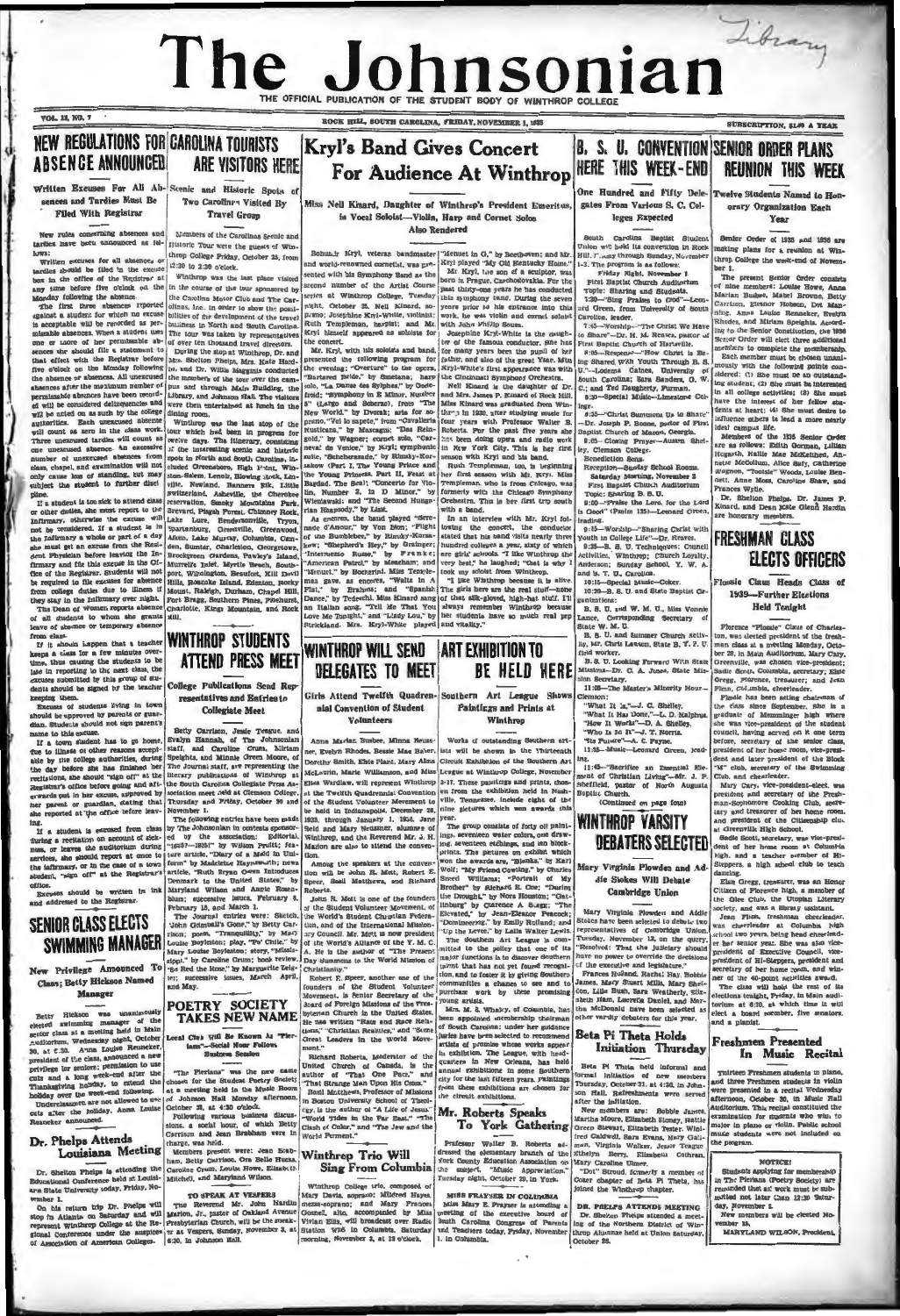### THE JOHNSONIAN

### THE JOHNSONIAN

the Regular Session The Official Organ of the Sti<br>Winthrop College, The South Carolina College for We<br>Andrew College, The South Carolina College for We tion Price (regular

| Advertising Rates on Application                                                                                        |
|-------------------------------------------------------------------------------------------------------------------------|
| Entered as recond-clars matter November 21, 1923, under the Act of March<br>1879, at the postoffice in Rock Hill, S. C. |
| Member of South Carolina Prezs Association                                                                              |
| <b>EDITORIAL STAFF</b>                                                                                                  |
|                                                                                                                         |
| <b>BUSINESS STAFF</b>                                                                                                   |
| <b>GWENDOLYN COLEMAN</b> Assistant Business Manage<br>Circuistion Manager<br>MARCABET COMP                              |

**PEROPTER** le Rosenblum,<br>rt, Ruth Beth<br>: Teague, Jean emblum, Virginia McKetthen, Mary Phillips, Hath<br>th Bethes, Mary Callman, Lorens Calloway,<br>uc, Jean Moss, Madeleine Haynsworth

FRIDAY, NOVEMBER 1, 1935

#### **UTILITY AND TRADITION**

Among the problems in the foreground of American minds to-<br>day none is more sentimentalized, probably, than the question in-<br>volving the desirability of limiting the power of the Supreme<br>Court to declare acts of Congress u Court to declare acts of Congress unconstitutions. The nysterns on this subject results mostly from painting worship of tradition, from radical condemnation of precedent, and from fear of some such chactic condition as tha

Supreme Court, like a great many other American princi-The Supreme Court, like a great many other American princi-<br>ples of government, has assumed a power not exactly stated in<br>the Constitution. This condition opens it to criticism in spite of<br>the fact that the framers of the just such a function. The ery that Congress has no weapon of check on the Supreme Court is baseless on the grounds that the<br>Constitution is amendable.

It is almost impossible to understand fully the development of our Constitutional system without considering the Supreme Court our Constitution speaks in the age of its framing; the Supreme<br>Court interprets it into modern thought and language, thereby<br>making it pliable to present day near the speak of the Court interprets<br>stillar prime states and not provided for an authoritative body which could settle the disputes and contentions which were bound to arise from the system<br>drawn out. This office they intended for the judiciary department

With this question uppermost in the minds of American students, we look forward to a chance to bear the Cambridge Union debaters, whose native land sponsors an unwritten constitution of implied powers and whose legislative body is the final tribunal on onality. What solution to the problem will they offer us?

#### WE OF TODAY

The revision era through which so many of our colleges are<br>ssing today reminds us somewhat of the Reconstruction Days following the Civil War. There is, perhaps, some common bond<br>hetween the status of our college students today, and the condition of the South some seventy-five years ago.

College students are facing an entirely new social and financial<br>College students are facing an entirely new social and financial<br>bect, quite different from the one just past. We are confronted with the problem of compromising the necessary adjustments<br>between the two eras. These adjustments apply not only to our ge life and regulations-they are a mere phase-but to our attitudes towards the living conditions of today, and tomorrow

We were born at the close of one war. We have been brought<br>up in an atmosphere of post-war hysteria. We have witnessed with our own eyes the moral decay resulting from the war. Or have we, wing the pre-war civilization, been prone to think of this not kn ern as the only code of living?

era as the only code or uving:<br>In the past few years, authorities tell us, civilization has been<br>gradually receding toward a saner standard. Now, we stand witnecs to another war, in which we ourselves may or may not be come involved. If it is not already up to our generation to take the<br>issue in this crisis, it will be shortly. What are we going to do about it! Are we going to plunge ourselves into another whirlpool,<br>letting the past eighteen years count for naught, or are we going to hold our own toward a saner, more level-headed outlook?

It is necessary that we make up our minds-not then, but now<br>If is necessary that we make up our minds-not then, but now<br>If we decide on the former course, the revisions we are making now are not necessary. But we heartily helieve that we "have seen<br>the light." and the present measures are but slight indications of t is yet to folk

#### IN BEHALF OF WIMPY

Wimpy, we salute you! There are few characters in public life<br>today who have been so widely emulated by their fellow men, and it has long been an established fact that the highest form of praise<br>is that of being imitated.

The eukogization of this outstanding figure of American cur The enterpretation of this outstanding ligure of American current life today is carried even to our own campus. Step forward, ye parasites! We find ourselves infested with students who "bum" everything from a match to a meal from their fellow students. As the school year progresses these Don Quixotes will become even more exacting in their demands.

These "Wimples" are not like our pompuous utility magnates<br>and grating politicians—they do not chied half a million dollars<br>a year from unsuspecting consumers, they do not the n year from unauspecting consumers, they do not take bread from<br>the mouths of impoveriahed widows and orphans by means of a the mouths of impoverance when we are oppleased to the solid black door entrance, they do not a not looking-<br>nothing of the sort--rather the Wimpy that just smiles and takes<br>what he wants from you when you're fully aware o nothing of the sort-

College "Wimples" deal mainly in such articles as pennies, College "wimmper" casal manny in such arricles as pennes, indeed, dimes, hashingers, eigenveltes—in about, mything in com-<br>mon demand that has no great value. Because the article that he<br>wants is so small, the "Wimpy" gets

is in a consul and hositates not to viold for form of heims collect a

Suffice it to say that the deal goes only one way. Reciprocity San unknown quantity to our "Wimples." They contain a consideration is an unknown quantity to our "Wimples." They contain a consideration crable amount of that alloy known as brass; in fact, it's the principal constituent

www.<br>We are glad to say that these Wimpies constitute only a small our are given by that these wimples constitute only a small<br>part of our student population. Students who are financially "on<br>their uppers" do not indulge in such small practices. However, it

is to be regretted that the very existence of such professio is to be regretted that the very existence or such professional<br>parasites makes matters even more difficult for those ordinarily parameters maskes matters over more arrivant for those ordinarity<br>intensied in the state of the state of the parameter of the latter naturally cannot obtain assistance as readily as the former because they hesitate to ask for such assistance, not being endowed with that "brass" inherent to the "chiseler."

endowed with that "prass" inherent to the "chiseler,"<br>In conclusion, however, may we say that these Wimpics each<br>brand themselves with the word "small," which becomes indelibly<br>written across their character. Consequently oon comes to retain what negligible charity he possesses for those who are worthy.—Kentucky Kernel.

#### **BLUE SPECTATOR**

O. K .- Here goes the Pair Dope. Piret nd most important, a blg time we reely indulged in. . . . There were of ne the usual mi Kendrick, you know, lost \$7.00 tryin to win \$5.00. . . . And surely you've<br>heard about the senior who paid to

win \$5.00. . . . And surely you've using the same of about the sender when paid to be sender the sender and many any sender in the sender of the sender of the sender of the sender of the sender of the sender of the sender

or and Title," the speed of the distinct property of the speed state is the "walded for the model".<br>
nother Preshman story: A list of the speed of the speed of the speed of<br>
the speed of the speed of the Speed of Title in

o-h, a girl lost!" Co-h, a girl lost!"...<br>Did you happen to see Mrs. Brancouting a rather intricate tap-d<br>tep in the balls the other day? Mary Sus Caugh nan thinks th ball games should go by bellsand The Johnsonian modestly as ins its editorialistic prowess. With-"s and one of Annie's have be is and one of Annie's may been<br>inted in other papers....And do any peca answer some art, Financis is a regis-<br>: pharmacist and Dr. Keith an or-<br>rd Baptist minister? , , , Well. we tered pharmacist and Dr. Kelth an or-<br>dained Baptist minister? . . . Well, we<br>bid you goodnight and as happy a

**BICCPD LIADS ROVS OR GIRLS?** 

or of Education Finds That Truthfulness Depends on Age<br>In Study of 5,000 Students

-Who are the bigger it Chicago.—Who are the bigger lian<br>boys or girls?<br>Dr. Byrne J. Horion, professor of ed-<br>cation at De Pauw University, says i

cation at the Pause University, any: it<br>generals on the negation and the negative conditions and the function<br>and the hast mass and the state of a grammar and the bland gradient<br>parameters of a Boye condition of the pair o ing lies than boys<br>le boys catch up a

In the spiritual way and mill sheets of the given the spiritual form of the given stach up and mill sheets of the given rate high school spiritual proper at high school spiritual with the spiritual with the spiritual way

The prop ents of Mr. R The pronouncements of Mr. Roose-<br>reli continue to be confusing. First it<br>was "Looking Forward," then "Ou Our<br>Way," and now we're ataring to



samva vire p

 $1.34$  $\blacksquare$  $\overline{a}$  are  $\overline{a}$ 

you missed more than just a Vesper program-you missed something beau-<br>tiful. Then, we've had musical vespers,<br>old-time "sings"--and next Wednesday<br>we've to have a play, "The Fied Fipsr."<br>Don't miss it, 'cause it's going to preced to Thankeedshe for after e years, they will have the privilege of staving home from Wedn liteu vaba Sunday. Of course, there are always<br>Sunday. Of course, there are always  $rac{1}{2}$ leve that the enthusiasm for the said r caser pray a greenen preponneve that the entriumatin for the said<br>privilege will have any reason to die,<br>or the pendulum that is gradually mov-

ing forward will emine book ng iorward will swing back.<br>We alnosrely hope that our sympe<br>hetic authorities will not disensed:

Tagged: Diddy Burns

THE LITTLE LIGHTHOUSE

I CAPT PLAY A ZITHER ETIREE IN A STATISTIC REFERENCE INTO THE ANNEX POUR SERVE THE SPACE COMPARED ON the "PRODUCT CAPT CONTINUES (SERVER THE SPACE IN THE SPACE INTERNATIONAL CONTINUES INTO THE THE SPACE THAN THE THE SPACE  $(9)$ from this

ne day a little seaguli<br>To the lighthouse did and

And the filshty litt's seam

The momen could after

250wru na nead in uce<br>And its little Holt once Pilckered with a feeble slow.

And when Nantuna posted the

Where is the little lighth That made it bright as day?

One day a somegler's seapler Taking moone than it could stand realing more train it could a

and when Neptune sodes the

free from chalk and call it a dry.<br>Colleges offer "scholarships" lavish-<br>By, which are, in reality, only out and<br>but grantis-la-aid and have no meriture based and the basis. One prane estimates that out of<br>canonic propose . . **Totatle** gun.<br>10 mada in slaan Renon M The average college profes Benor-Wolse made h<br>Paralyze-To louses.<br>Sapid-A dumb guy.<br>Cod-Used in brides uppese, would think of his slim purse<br>nd remark, "Times have not changed,"<br>fter reading that:<br>The "pedagoguo" was originally a  $rac{1}{2}$ www.ma.us.engu The "pedagogue" was originally a Theory of the Athenian header of the Athenian header and the model of the matter is more interested for the boundary of the model in the "packagogian"-boundary of the boundary of the model ≂ or Timenler  $\frac{1}{4}$ ware. Aware can my hone  $\overline{a}$ Pell-Bucket Suite-Like sugar.<br>Wad-Relative pr at which -Wad? No spinach? Scene<br>Adam ne-Pive make a nickel A real small place of a hing in chemistry. 8 Candy on a stick Soccer-Candy on a silek.<br>Slip-Tue easy way to live thru ecture. .<br>Place where needs zo to now Jellseir time.<br>Aate-Nu .<br>mber after sex at man.<br>Vassar college is considered to be the The money the landi  $$ vasar college is considered to be the<br>most expensive of the women's colleges<br>in the United Staces. It costs approximately \$1,250 to cover the yearly ex-<br>penses of each student.—Blue Stock-<br>ing.

**NATURAL QUESTION** er-Willie successors the

rry Indi



onths gone by in such a hurry-but it Wouldn't it he prand if we had show took ages in the going! "X" commit-<br>tees are in full swing now, though, and wouldn't it be grand if we had show-<br>ers so it wouldn't take so long to get a<br>bath..... I wonder what my family that's one need that time didn't conne

senior c . . a wounter whist; in would say it a signace steath, . . .<br>What could have possessed the plumber Have you had one (or morel) of wint could have possessed the plumber hose swand sandwiches the Content in on harkwards I'm showns buming no  $\sim$ 

those grand and<br>within the Canteen is certing now? Priodicate-and just<br>when I'd made such grand resolutions about not enting to<br>the right of us, it is considered to the right of us, it is<br>considered to the right of us; it<br> self.<br>What do you suppose "Dimples"<br>would have been called if the badult

"Entiting to the right of us; knitting would have been called if the haft<br>at to the right of us; knitting would have been called if the haft<br>at tyou go, you go, you go, the first of the right of the right of the<br>star pair supercontribute the property of the state of the second spectrum of the second term of a percent of the second term of the second term of the second term of the second term of the second term of the second term of the spe

### turday....

- met and

....

10ve.<br>Their's is a charmed circle—you :<br>stand hack in awe: hut, you kr

Theirs is a charmed circle--you and<br>I stand back in awe; but, you know,<br>If you could slip up behind one of them<br>sometime when he wasn't looking, you<br>would probably find that he had most<br>quid bites and athlete's foot just a

nas superces in

might even hear a bourgois belch.

THIS COLLEGIATE WORLD

 $\overbrace{D}$  Accordated Culturation Thursd

(By Associated Collegiate Press)<br>
Enshmess men, speaking before groups<br>
of future Rot-xiana, tap their fingers<br>
and remark, "Ah, yes, no young man<br>
could better occupy himself during<br>
these depression years than by going

LITTLE FACTS YOU REALLY

**ODORY TO KNOR** 

Scientists have found that a thin

the chair and

 $\sim$ 

SKULL PRACTICE SKULL PRACTICE<br>A well-known Clinton lady was con-<br>versing with a member of the P. G.<br>football team when the grid star be- $\Delta = 1$ can shuffling away. Two got to go to

gan shuffling away. ...Twe got to go to<br>"hiy word," said.<br>"hiy word," said the lady, "aren't<br>your skulls tough enough without havnur acqua tough ennugh whit cu other?"<br>\_Wine\_Steeld==

Were you haven't should the lady who nave you near about the may who or an recense

The Officer True and car 7 and not 1 

SADLER-NEELY MOTOR East White Street **COLOR** service and the company of the

**See the N** t.Warner R "∷ **WORKMAN, CREEVE CO. BONJERSPERSONNELLE** 

| Business men, speaking before groups<br>of future Rotarians, tap their fingers  |                                                            |
|---------------------------------------------------------------------------------|------------------------------------------------------------|
| and remark, "Ah, yes, no young man                                              | Compliments of                                             |
| could better occupy himself during                                              |                                                            |
| these depression years than by going to                                         | The City Wholesale Co., Inc.                               |
| college."                                                                       | Rock Hill, S. C.                                           |
| And a thousand collegy presidents,<br>with one ore on the school account        | <b>MINDELLIN NOVEMAS LINI COM ENTERTA DEL PRODUCTO DEL</b> |
| books, agree enthusiastically. In fact,                                         |                                                            |
| if more young men and women with                                                |                                                            |
| money to spend, don't agree with them                                           | PORTASYON DIGITAL PRODUCTION CONTINUES IN A CONTINUES.     |
| this year, another batch of small col-                                          |                                                            |
| leges are due to wipe the blackboards                                           | Everything good to eat-                                    |
| free from chalk and call it a day.                                              |                                                            |
| Colleges offer "scholarships" lavish-                                           | we have it; we will get it.                                |
| ly, which are, in reality, only out and                                         |                                                            |
| out grants-in-aid and have no merit                                             | or it's not in town!                                       |
| basis. One man estimates that out of                                            |                                                            |
| 200,000 freshmen last year, only 15 per<br>cent paid all expenses! Unscrupulous |                                                            |
| high school principals make deals with                                          | <b>Simplex Grocery Co.</b>                                 |
| the colleges, whereby they provide two                                          |                                                            |
| paying students to every scholarship.                                           | Окономоломология при приниматически                        |
|                                                                                 |                                                            |
| The average college professor, we                                               |                                                            |
| suppose, would think of his slim purse<br>and remark, "Times have not changed." |                                                            |
| after reading that:                                                             | <b>ROBERTSON'S</b>                                         |
| The "pedagogue" was originally                                                  |                                                            |
| alave.                                                                          | <b>SPORTING</b>                                            |
| He was a slave in the Athenian                                                  |                                                            |
| household, whore ha looked after the                                            | <b>GOODS</b>                                               |
| safety of the master's sons. He became<br>instructor of the hoy slaves in the   |                                                            |
| households of the nobles. These slaves                                          | See Our Tennis Balla                                       |
| were known as the "paedagogiani"-                                               | and Booksta                                                |
|                                                                                 |                                                            |

--------------------The Universal Drink Conforta **X- Made Hore by** The Coca-Cola Bottling Co. **Book Will a a CONTRACTOR** 

Clemson, it seems, is anxious former of Jack Gassgue's inspirational ('<br>work, Here is a selection from the<br>week's Blue Stocking: It was a little lighthouse<br>Standing far out in the bay.<br>And all the sailcrs loved it<br>"Cause it made it bright us day.

You're really not a shinng light,

Went along his tactle **Tittle dreaming that his con** 

Now the sturdy little lighth Thomas He hand in deepest mess

sca<br>It made the sallors mu:

Well, it landed on the lighth<br>And it made a direct hit.<br>"Eureka!" said the lighthouse

"Here's where I get really little  $\overline{a}$ 

ren<br>It makes the salices say: as monoco uno semere se<br>Ind blass deur 1981- lis 'Cause it makes it bright as day!'

**MONTHS** 

ou every day. How had not to done wr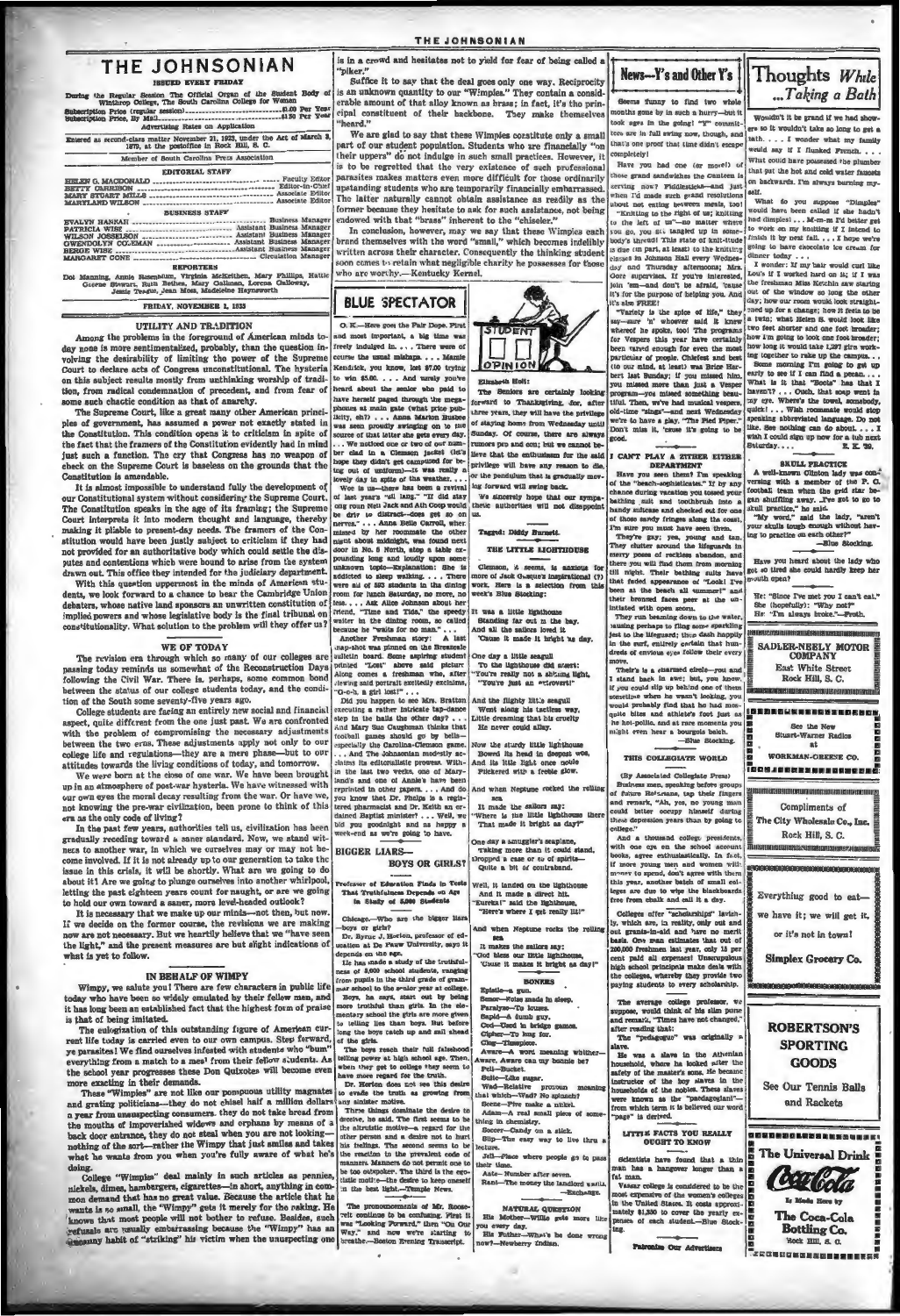### **CAMPUSIN' AROUND**

The College Co-Rd ading old oak tree Our college co-eds stand. Cur college co-cus stand.<br>Icolcing "to best the band"<br>And, the muscles in her tawny face<br>Do shape a dreadful pan.

Her hair is kinked, and "marcelled" so<br>With color like the sand. WHE COOR IRs the sand.<br>
Her brow is well with feverish sweat<br>
Prom wership of a mortal Pan fitter<br>
She's dying for a man!<br>
(Danis, Mr. Longfellow)<br>
(Please and

(Picase note pun in line 4, verse 2.)

Sun Tan Mother Geose<br>Mary, Mary, quite contrary,<br>What do the fashions show?<br>And sunburned vertebras all in a<br>And sunburned vertebras all in a<br>-The Spectoto

net there a student will<br>brave,<br>when stopped by a t<br>won't behave.

when questioned

flight, oey to you," with all hi -Pb

might.<br>will pass thro<br>yallow or red,

n traffic con and not head

Who when hailed into court will say, rdy, Judge!"<br>will tell him a joke, and give hiz

a nudge.<br>Who will disregard any set of rul<br>And ignore, "DANGER" and "CANGER" and "CANGER" FOL. SCHOOLS!" He mind once

--Bosion University New

Two roommakes in the domainer<br>have selected the problem of getting up<br>in the morning. Every night before turning out the lights the two boys put<br>50 cents in the middle of the floor at a spot equal-distant from the two bed<br>When the alarm goes off in the more 

Athletic Dilemma<br>Can't study in the fall,<br>Gootta play football;<br>Can't study in the winter,<br>Cotta play basketball;<br>Can't study in the spring,<br>Cotta run track;<br>Con't study in the summer<br>Con't study in the summer

### $-$ Vellow  $\overline{J}$

Word has been passed to us that a certain School of Law grad who had passed the har (without drinking any-<br>ting, of course) had a perty imper-<br>ting, of course) had a perty imper-<br>tant case in court. He ged into a heated o

|                  | <b>Italian</b> |
|------------------|----------------|
| A danca          |                |
| A data-          |                |
| <b>Perchanes</b> |                |
| Out lata:        |                |
| A classa         |                |
| A quizza;        |                |
|                  |                |

### ) passa....<br>ce Whissa! uce whisten:<br>Withitan.<br>Bu look at me with cyca As hig as the moon in ske,<br>And my heart goes "thump",<br>My pulses jump,<br>Cause they can't do otherwise.

You look at me with eyes<br>That smile und tantaliss,<br>And I forget the past,<br>And think at last I have found my paradise.

You look at me with eyes Nothicle would win any beauty printing that my heart is sed.<br>
Her T'm only a fail-<br>
Your eyes thrill too many guys;

-Fliched (except for the tide. -Yellow Jacket,

tation on Women Omitted Scho

The above and the mass of the matter of the control and the same and the same special control of the special state of the special state of the control of the prime in the control of the prime in the control of the special

time,<br>Like E. C. T. C. gym suits they are<br>all made of the same material: the only<br>all made of the same material: the only<br>paint jobs than others.<br>Women may be divided into three.

general classes-misses, "fits," or "misfits." All are equally dangerous to the norent male (there may be no as animal, but that isn't the point). The roup classified as misses is made up or potential numbers of the other two groups. They are either too young or groups. They are either too young or<br>stresses of the function of the function of the function of a step. After pometrics over the problem<br>of the manner than the step of the problem of the step of the step of<br>the problem o

-Teco Es

Prayer Frayer<br>Prom love's luring lane,<br>From love's luring lane,<br>From singing the refrain ve him; he loves me.

Dear Ood, aid n Who's thought a free<br>Who does not shriek<br>When phones do squee<br>Please answer my pl

r Ood, kill me If I rave of eyes diving the countries of final and maintain the countries of the countries of the countries of the countries of the countries of the countries of the countries of the countries of the countries of the coun

te gais in love for met  $-w$ der Bartes

The following excerpts are from The smecock (U. S. O.):

Surprise<br>Co-eds at the Univer Co-eds at the University<br>ington walked into a classroom and<br>were surprised to find a young man<br>were surprised to find a young that were surpresed to rind a young main<br>shaving. The professor explained that<br>the rann was acting under his instruc-<br>tion as a leasor \*? the co-eds to stop<br>fixing their faces in class.

Maiden Answers<br>1925–"I don't hove you."<br>1905–"You aren't my ideal."<br>1915–"You haven't any

tus."

1925-'You haven't any money.<br>1935-'How much allmony will ay will yo ive me in case we get a div

**Definitions** 

En response to the definition of a<br>kiss printed in this column has week,<br>the following other definitions have<br>been turned in:<br>"A thing of use to no one, but much

d by two." ng, divide... by two."<br>artillery that is brou "Noth "Notaing, aivided by two."<br>"Love's artillery that is brought into

The only really agreeable two-faced<br>action under the sun, or the moon

"That in which two heads are better  $than \alpha$ 

#### SHIP Baller

Stur metrics a kias<br>an article that is always accepted a<br>(im) printed, but not always publish

the wind of the state and the state<br>Theve lagt us tests and the state of the state and the state of<br> $\lambda$ il uv us will be gong<br>Down th saw-dat track<br> $\lambda^2$  iv us will be gong<br> $\lambda^2$  with go day state.<br> $\lambda^2$  iv us will be g fte.<br>. O' Mus?<br>b-it scat canle on po-is and<br>the ass born<br>with an affeckahun<br>for the, o, MUZ.<br>Ideas dont pop lawo s hed<br>(Sk priess: hyms)<br>but thy r th realt of us stenius fruc my fren th muz.<br>Won mus muz on muz before on mae use or misus<br>octik thots. parats thots.<br>I mus mus on MUZ uh while<br>ntil i frah thas pome<br>at lest.<br>—finiS— -Purple and White.

(We're sorry, Mr. Exgene Field. Yo<br>made a right good job 5-25 of "Wynker<br>Blynken, and Not".)

Harrelish, Kolleysh and Powellsh<br>Harrelish, Halleysh, and Powellsh on

narrows, rangyan, man rowennan om<br>hight<br>Nent off for a glorious skew-<br>Salled on a riversh ..ith all hands tight<br>Into Tamillia, too.<br>Where are you going, and what do you wish?"

wish?"<br>The old cop asked the three.<br>Ne've come to fish for the data<br>and abpree a little abpree."